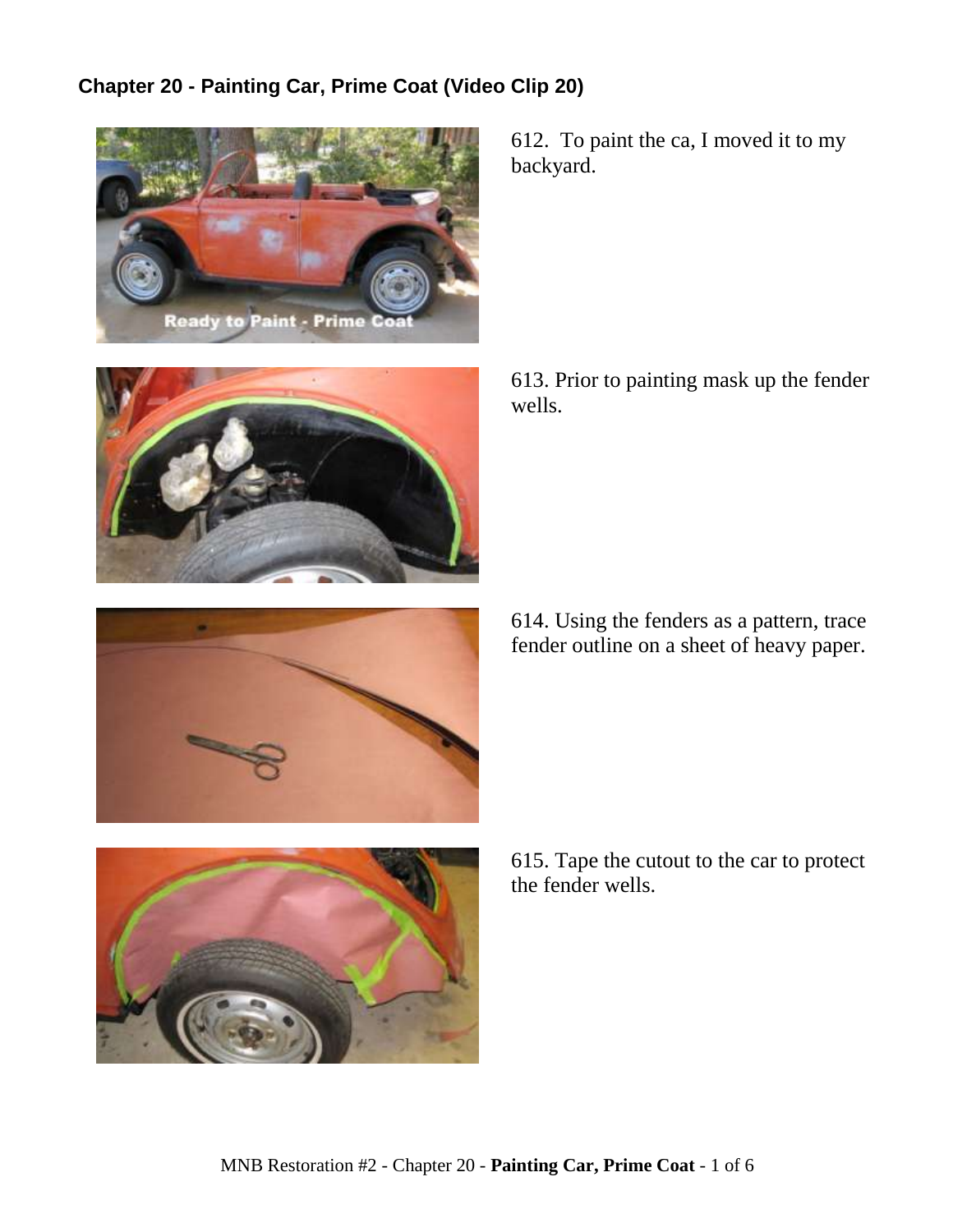





617. Front of the car masked up, as shown. The tires were covered with tire covers.

618. Interior of car masked up with the steering wheel finally removed.



619. Malcolm painting the inside of the car with a tack coat of prime.

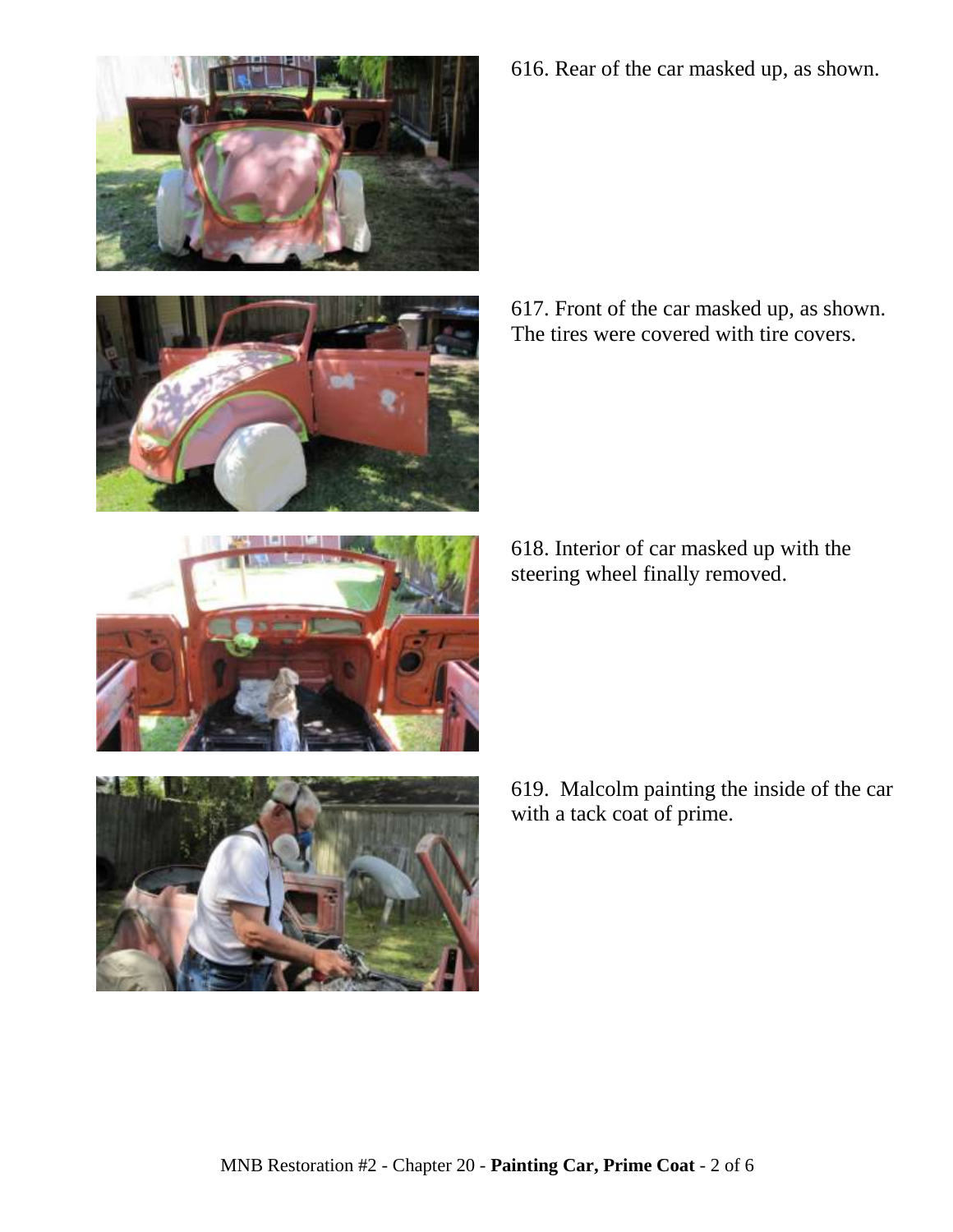



620. Malcolm painting inside of the door of the car with a tack coat of prime.

621. Passenger side with a second coat of prime painted.

622. Drivers side with a second coat of prime painted.



623. Rear of the car with a second coat of prime painted.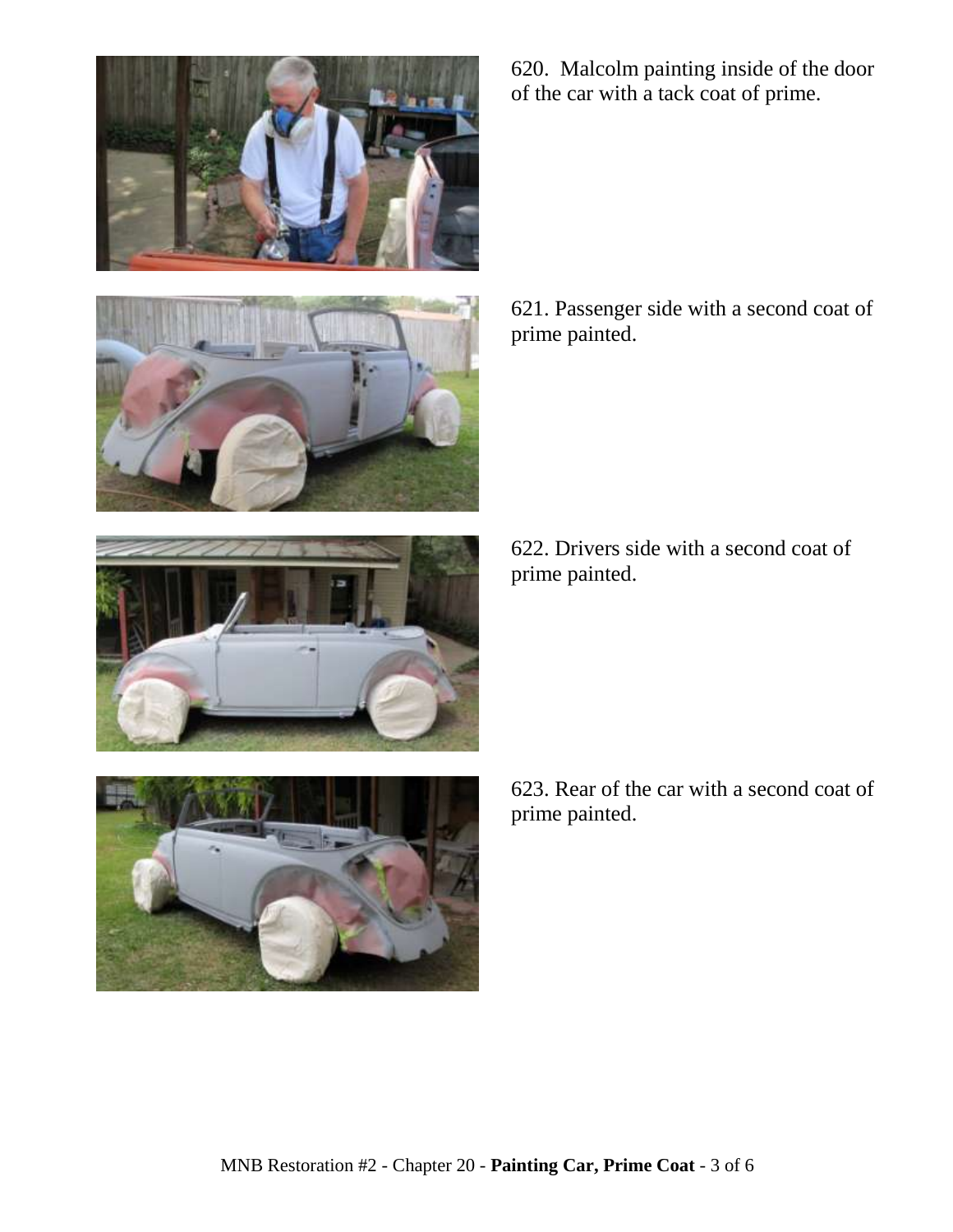

624. Since the car remained in the backyard overnight, I carefully covered it with a large drop cloth.

625. The VW, after five coats of prime. Note: I determined "prime is like beer, you only keep it a short while and sand most of it off".



626. A total of 6 coats of prime was applied to the VW body including inside doors and dash as shown.

*Work on this Section - 22 Hours*

627. For extra protection, I added a prime seal coat of material as shown at left.



Primer **Sealer** 

Nason 422-23 1K Sealer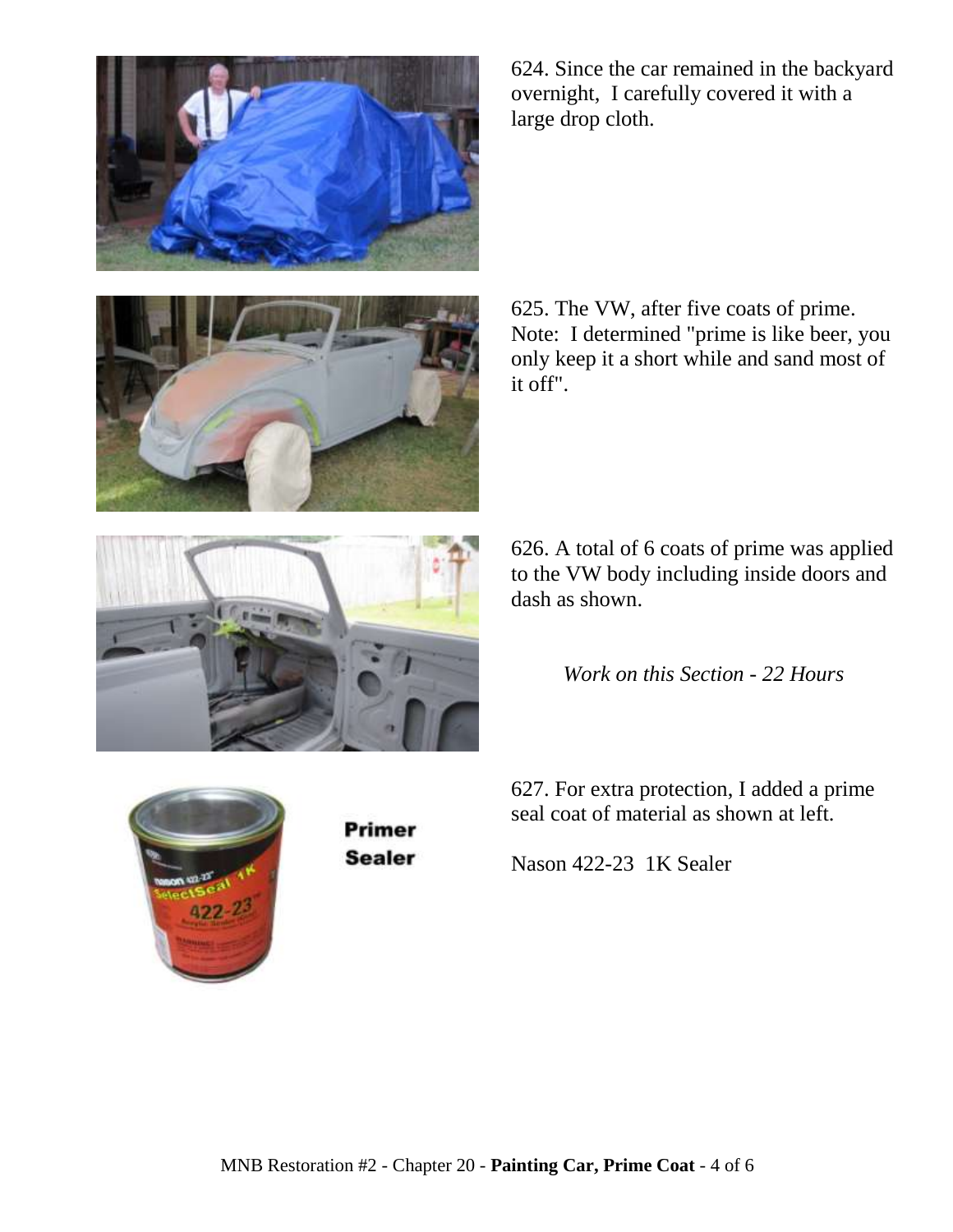



628. My revised paint and patch detail, this time including the seal coat.

629. My paint consultant, Vic Diabin painting the body with the darker prime sealer.

630. Vic, with the hood he painted with the prime seal coat.



631. The interior, after painting the prime seal coat.